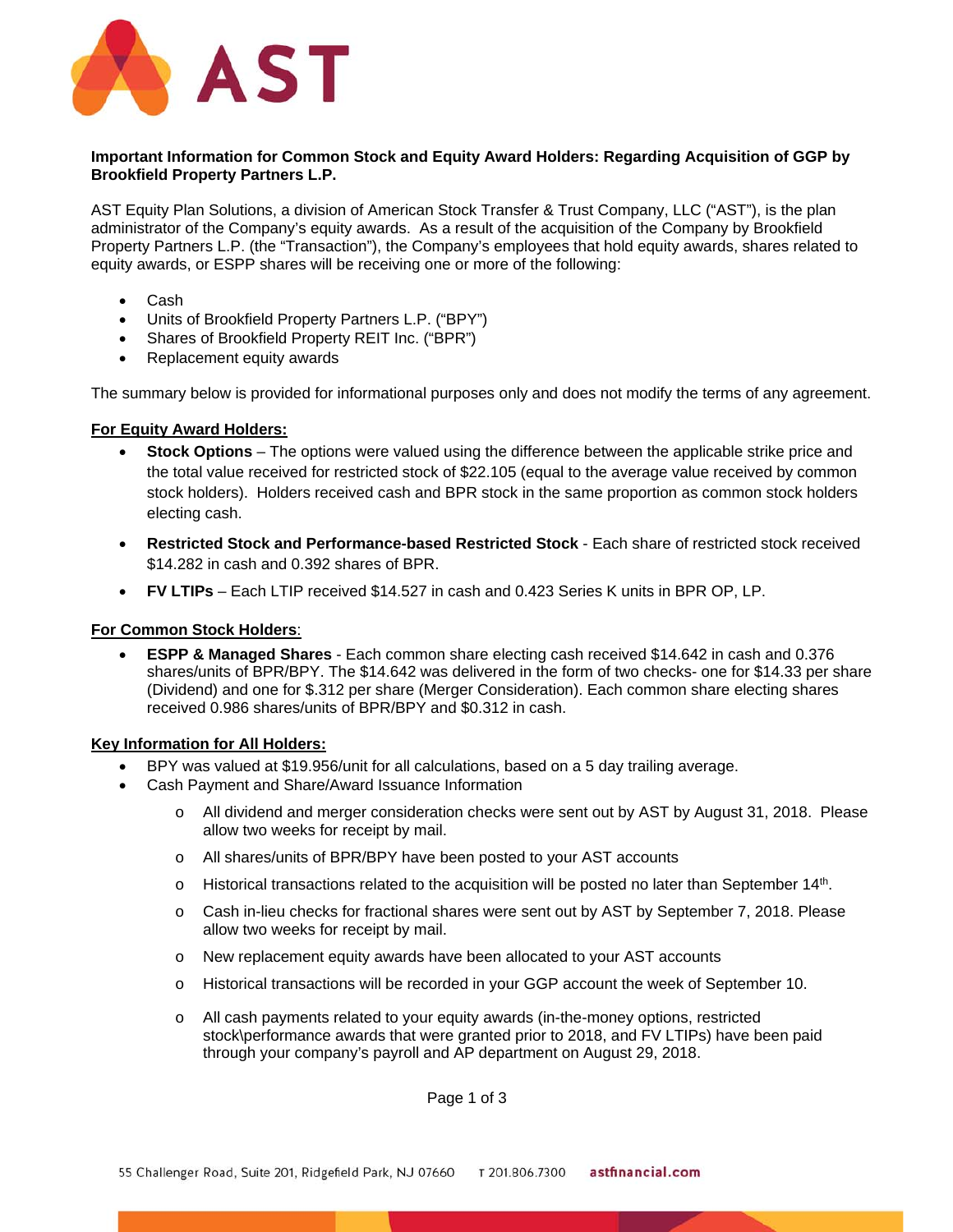

#### **Accessing Your Accounts at AST:**

To view your new holdings or access your equity awards or holdings history, you will need to access AST's systems, which have been conveniently consolidated on a Brookfield Properties custom web landing page. You can access your AST account(s) by following these steps:

- Start an Internet Explorer InPrivate Browsing session by right-clicking on the IE icon located in the Taskbar.
- Within the InPrivate browsing window, copy and paste the following URL into the address bar: **www.astfinancial.com/brookfield-properties** 
	- o To view any historical information regarding your GGP ESPP or historical equity awards, please click on the GGP link.
	- o To view any new shares or equity awards issued, please click on either the BPY or BPR link.
- Click on the appropriate link to log in to the account you desire
	- o Please note there are detailed instructions at the website listed above that will help guide you to the appropriate account. There is also a link to a user guide to help you with the registration process if you have never logged into your account before.
	- o **Please note that your Participant ID will be your Employee ID. If you are an inactive employee at GGP, you will receive a separate mailing with your Employee ID.**
	- o *IMPORTANT: When registering, you will need to establish separate and unique user credentials for each account. Therefore, if you hold equity or awards in each of BPY and BPR, and want to view historical information for GGP awards, you will need three distinct Unique ID's (however, you may use the same password for*  each ID). For example, John Doe is registered in his GGP account with a unique id *of JDOE. When registering his accounts for BPY and BPR, he will not be able to reuse the unique id of JDOE, however he can, if desired, use the same password for all three accounts. See example below:*

| <b>Ticker</b> | Unique ID | <b>Password</b> |
|---------------|-----------|-----------------|
| GGP           | JDOE      | Ast123          |
| RPY           | JDOE1     | Ast123          |
| RDR           | .IDOE2    | Ast123          |

AST will be paying out the merger consideration, cash dividend and cash-in-lieu for ESPP and Managed Shares. Any cash payment related to your GGP equity awards will be paid via GGP's payroll or accounts payable.